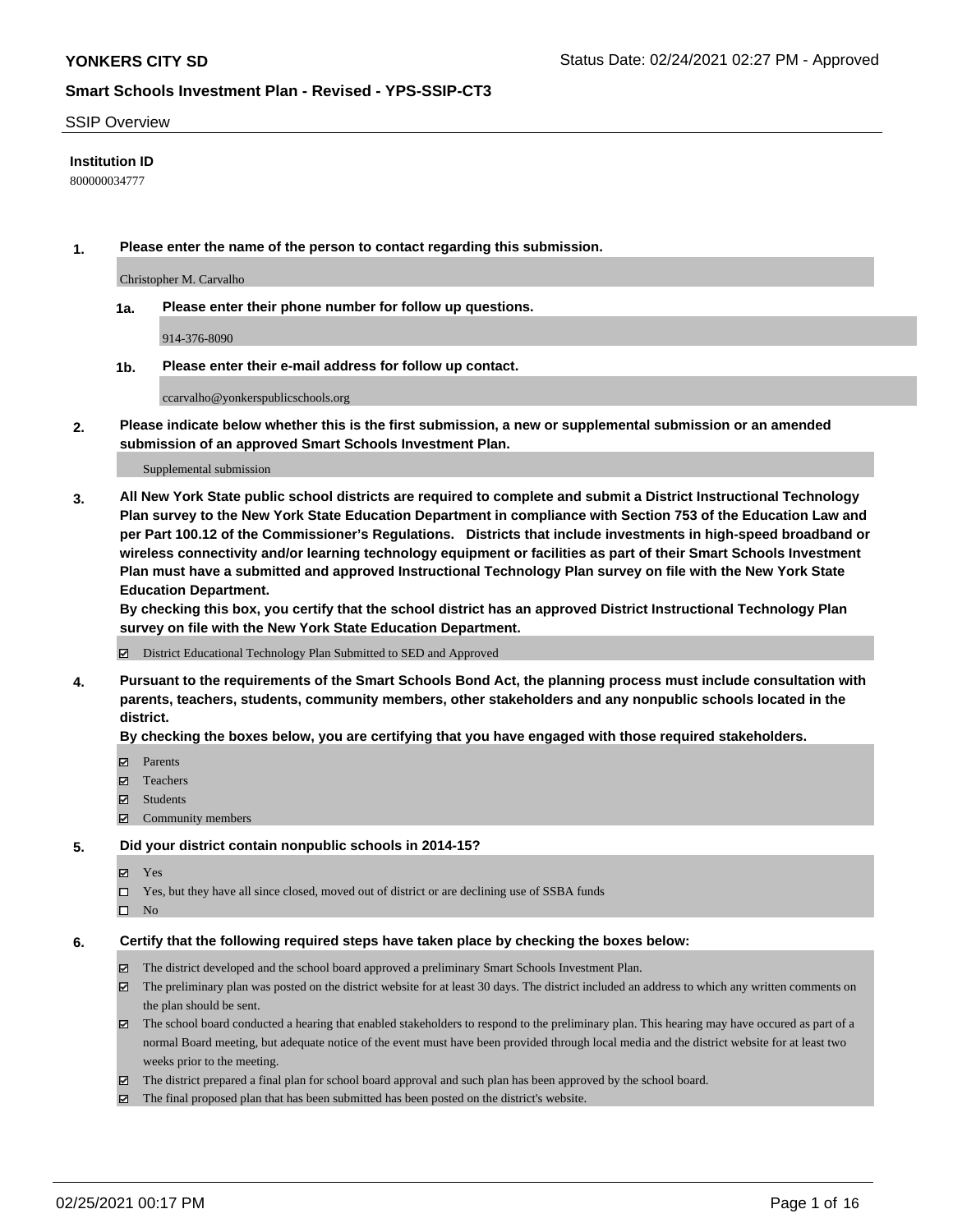SSIP Overview

**6a. Please upload the proposed Smart Schools Investment Plan (SSIP) that was posted on the district's website, along with any supporting materials. Note that this should be different than your recently submitted Educational Technology Survey. The Final SSIP, as approved by the School Board, should also be posted on the website and remain there during the course of the projects contained therein.**

Smart Schools Investment Plan - November 2020.pdf

**6b. Enter the webpage address where the final Smart Schools Investment Plan is posted. The Plan should remain posted for the life of the included projects.**

https://www.yonkerspublicschools.org/smartschools

**7. Please enter an estimate of the total number of students and staff that will benefit from this Smart Schools Investment Plan based on the cumulative projects submitted to date.**

30,000

**8. An LEA/School District may partner with one or more other LEA/School Districts to form a consortium to pool Smart Schools Bond Act funds for a project that meets all other Smart School Bond Act requirements. Each school district participating in the consortium will need to file an approved Smart Schools Investment Plan for the project and submit a signed Memorandum of Understanding that sets forth the details of the consortium including the roles of each respective district.**

 $\Box$  The district plans to participate in a consortium to partner with other school district(s) to implement a Smart Schools project.

## **9. Please enter the name and 6-digit SED Code for each LEA/School District participating in the Consortium.**

| Partner LEA/District | <b>ISED BEDS Code</b> |
|----------------------|-----------------------|
| (No Response)        | (No Response)         |

## **10. Please upload a signed Memorandum of Understanding with all of the participating Consortium partners.**

(No Response)

**11. Your district's Smart Schools Bond Act Allocation is:**

\$23,965,851

## **12. Final 2014-15 BEDS Enrollment to calculate Nonpublic Sharing Requirement**

|            | Public Enrollment | Nonpublic Enrollment | Total Enrollment | I Nonpublic Percentage |
|------------|-------------------|----------------------|------------------|------------------------|
| Enrollment | 25,210            | 3.007                | 28.217.00        | 10.66                  |

**13. This table compares each category budget total, as entered in that category's page, to the total expenditures listed in the category's expenditure table. Any discrepancies between the two must be resolved before submission.**

|                                          | Sub-Allocations | <b>Expenditure Totals</b> | Difference |
|------------------------------------------|-----------------|---------------------------|------------|
| <b>School Connectivity</b>               | 0.00            | 0.00                      | 0.00       |
| Connectivity Projects for<br>Communities | 0.00            | 0.00                      | 0.00       |
| Classroom Technology                     | 2,193,000.00    | 2,193,000.00              | 0.00       |
| Pre-Kindergarten Classrooms              | 0.00            | 0.00                      | 0.00       |
| Replace Transportable<br>Classrooms      | 0.00            | 0.00                      | 0.00       |
| <b>High-Tech Security Features</b>       | 0.00            | 0.00                      | 0.00       |
| Nonpublic Loan                           | 259,184.08      | 259,184.08                | $-0.00$    |
| Totals:                                  |                 |                           |            |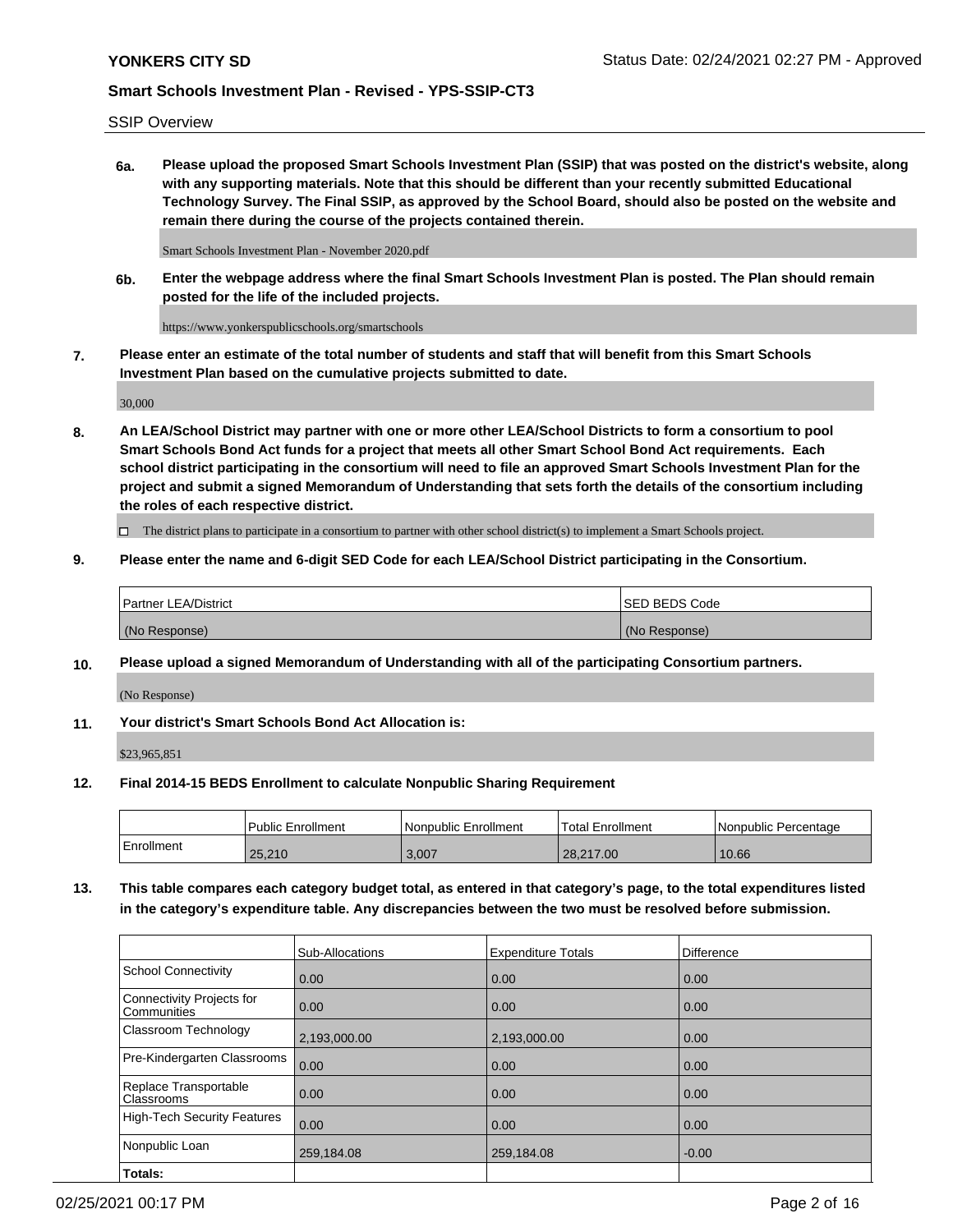SSIP Overview

| Sub-Allocations | Expenditure Totals | <b>Difference</b> |
|-----------------|--------------------|-------------------|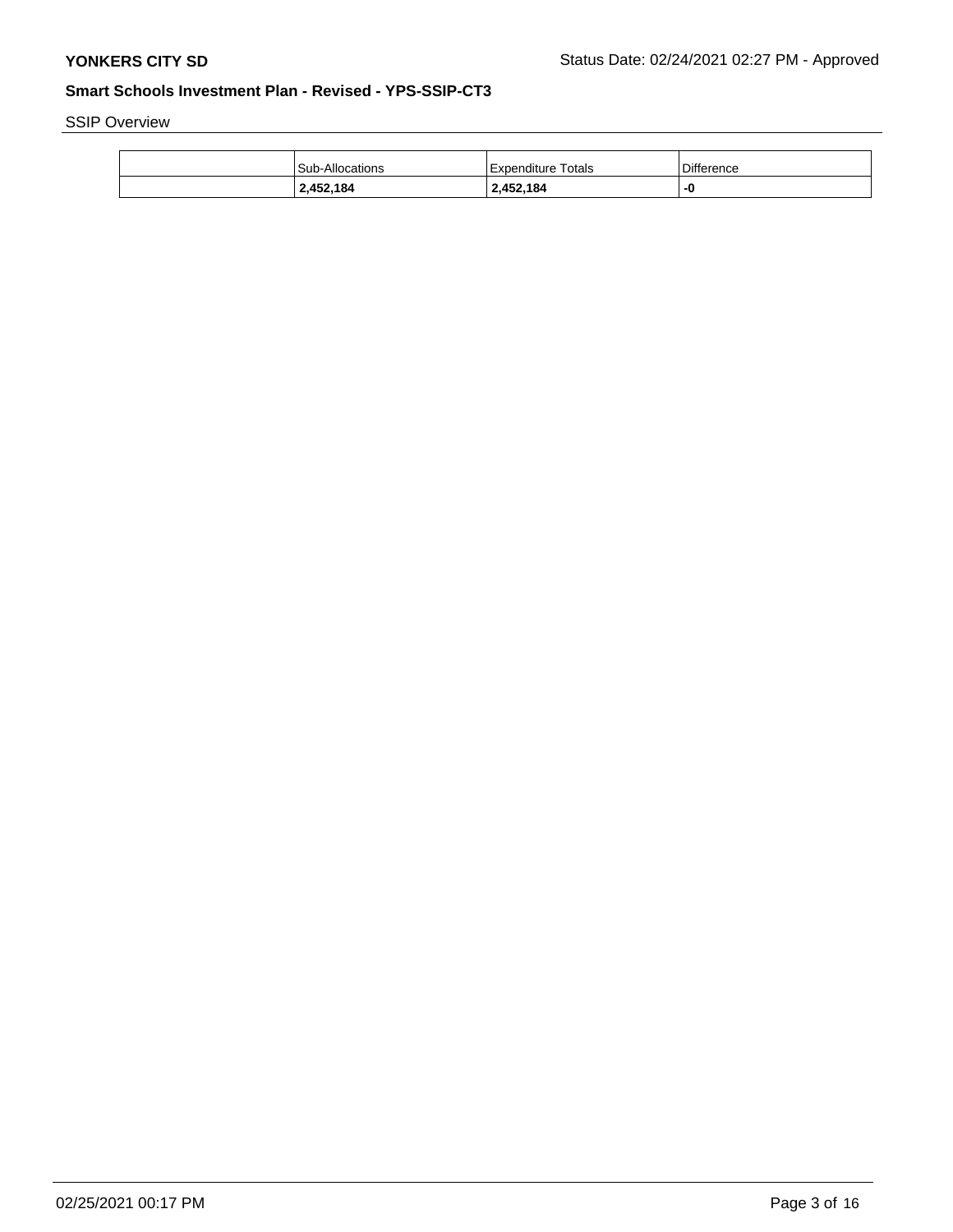School Connectivity

- **1. In order for students and faculty to receive the maximum benefit from the technology made available under the Smart Schools Bond Act, their school buildings must possess sufficient connectivity infrastructure to ensure that devices can be used during the school day. Smart Schools Investment Plans must demonstrate that:**
	- **• sufficient infrastructure that meets the Federal Communications Commission's 100 Mbps per 1,000 students standard currently exists in the buildings where new devices will be deployed, or**
	- **• is a planned use of a portion of Smart Schools Bond Act funds, or**
	- **• is under development through another funding source.**

**Smart Schools Bond Act funds used for technology infrastructure or classroom technology investments must increase the number of school buildings that meet or exceed the minimum speed standard of 100 Mbps per 1,000 students and staff within 12 months. This standard may be met on either a contracted 24/7 firm service or a "burstable" capability. If the standard is met under the burstable criteria, it must be:**

**1. Specifically codified in a service contract with a provider, and**

**2. Guaranteed to be available to all students and devices as needed, particularly during periods of high demand, such as computer-based testing (CBT) periods.**

**Please describe how your district already meets or is planning to meet this standard within 12 months of plan submission.**

(No Response)

**1a. If a district believes that it will be impossible to meet this standard within 12 months, it may apply for a waiver of this requirement, as described on the Smart Schools website. The waiver must be filed and approved by SED prior to submitting this survey.**

 $\Box$  By checking this box, you are certifying that the school district has an approved waiver of this requirement on file with the New York State Education Department.

**2. Connectivity Speed Calculator (Required). If the district currently meets the required speed, enter "Currently Met" in the last box: Expected Date When Required Speed Will be Met.**

|                  | l Number of     | Required Speed | Current Speed in | Expected Speed  | Expected Date                           |
|------------------|-----------------|----------------|------------------|-----------------|-----------------------------------------|
|                  | <b>Students</b> | In Mbps        | l Mbps           | to be Attained  | When Required                           |
|                  |                 |                |                  |                 | l Within 12 Months ISpeed Will be Met l |
| Calculated Speed | (No Response)   | 0.00           | (No Response)    | l (No Response) | l (No Response)                         |

**3. Describe how you intend to use Smart Schools Bond Act funds for high-speed broadband and/or wireless connectivity projects in school buildings.**

(No Response)

**4. Describe the linkage between the district's District Instructional Technology Plan and how the proposed projects will improve teaching and learning. (There should be a link between your response to this question and your responses to Question 1 in Section IV - NYSED Initiatives Alignment: "Explain how the district use of instructional technology will serve as a part of a comprehensive and sustained effort to support rigorous academic standards attainment and performance improvement for students."** 

**Your answer should also align with your answers to the questions in Section II - Strategic Technology Planning and the associated Action Steps in Section III - Action Plan.)**

(No Response)

**5. If the district wishes to have students and staff access the Internet from wireless devices within the school building, or in close proximity to it, it must first ensure that it has a robust Wi-Fi network in place that has sufficient bandwidth to meet user demand.**

**Please describe how you have quantified this demand and how you plan to meet this demand.**

(No Response)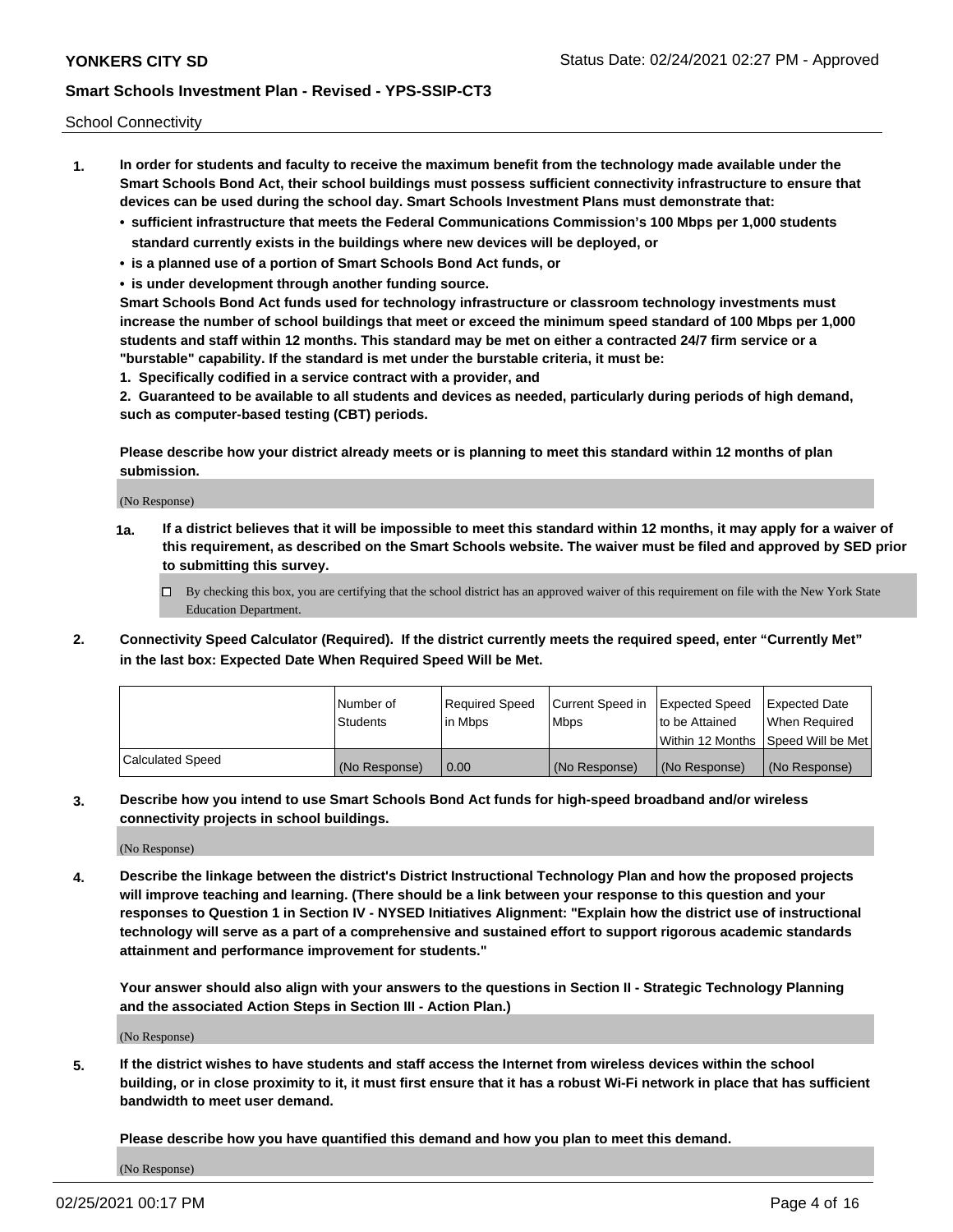School Connectivity

**6. Smart Schools plans with any expenditures in the School Connectivity category require a project number from the Office of Facilities Planning. Districts must submit an SSBA LOI and receive project numbers prior to submitting the SSIP. As indicated on the LOI, some projects may be eligible for a streamlined review and will not require a building permit.**

**Please indicate on a separate row each project number given to you by the Office of Facilities Planning.**

| Project Number |  |
|----------------|--|
| (No Response)  |  |

**7. Certain high-tech security and connectivity infrastructure projects may be eligible for an expedited review process as determined by the Office of Facilities Planning.**

#### **Was your project deemed eligible for streamlined review?**

(No Response)

## **8. Include the name and license number of the architect or engineer of record.**

| Name          | License Number |
|---------------|----------------|
| (No Response) | (No Response)  |

### **9. Public Expenditures – Loanable (Counts toward the nonpublic loan calculation)**

| Select the allowable expenditure type.<br>Repeat to add another item under each type. | <b>PUBLIC</b> Items to be<br>l Purchased | Quantity           | Cost Per Item    | <b>Total Cost</b> |
|---------------------------------------------------------------------------------------|------------------------------------------|--------------------|------------------|-------------------|
| (No Response)                                                                         | (No Response)                            | l (No<br>Response) | (No<br>Response) | $\overline{0.00}$ |
|                                                                                       |                                          | O                  | 0.00             |                   |

## **10. Public Expenditures – Non-Loanable (Does not count toward nonpublic loan calculation)**

| Select the allowable expenditure<br>type.<br>Repeat to add another item under<br>each type. | <b>PUBLIC</b> Items to be purchased | Quantity      | Cost per Item | <b>Total Cost</b> |
|---------------------------------------------------------------------------------------------|-------------------------------------|---------------|---------------|-------------------|
| (No Response)                                                                               | (No Response)                       | (No Response) | (No Response) | 0.00              |
|                                                                                             |                                     |               | 0.00          |                   |

#### **11. Final 2014-15 BEDS Enrollment to calculate Nonpublic Sharing Requirement (no changes allowed.)**

|            | l Public Enrollment | Nonpublic Enrollment | 'Total Enrollment | Nonpublic Percentage |
|------------|---------------------|----------------------|-------------------|----------------------|
| Enrollment | 25.210              | 3,007                | 28.217.00         | 10.66                |

### **12. Total Public Budget - Loanable (Counts toward the nonpublic loan calculation)**

|                                                      | Public Allocations | <b>Estimated Nonpublic Loan</b><br>Amount | Estimated Total Sub-Allocations |
|------------------------------------------------------|--------------------|-------------------------------------------|---------------------------------|
| Network/Access Costs                                 | (No Response)      | 0.00                                      | 0.00                            |
| School Internal Connections and<br><b>Components</b> | (No Response)      | 0.00                                      | 0.00                            |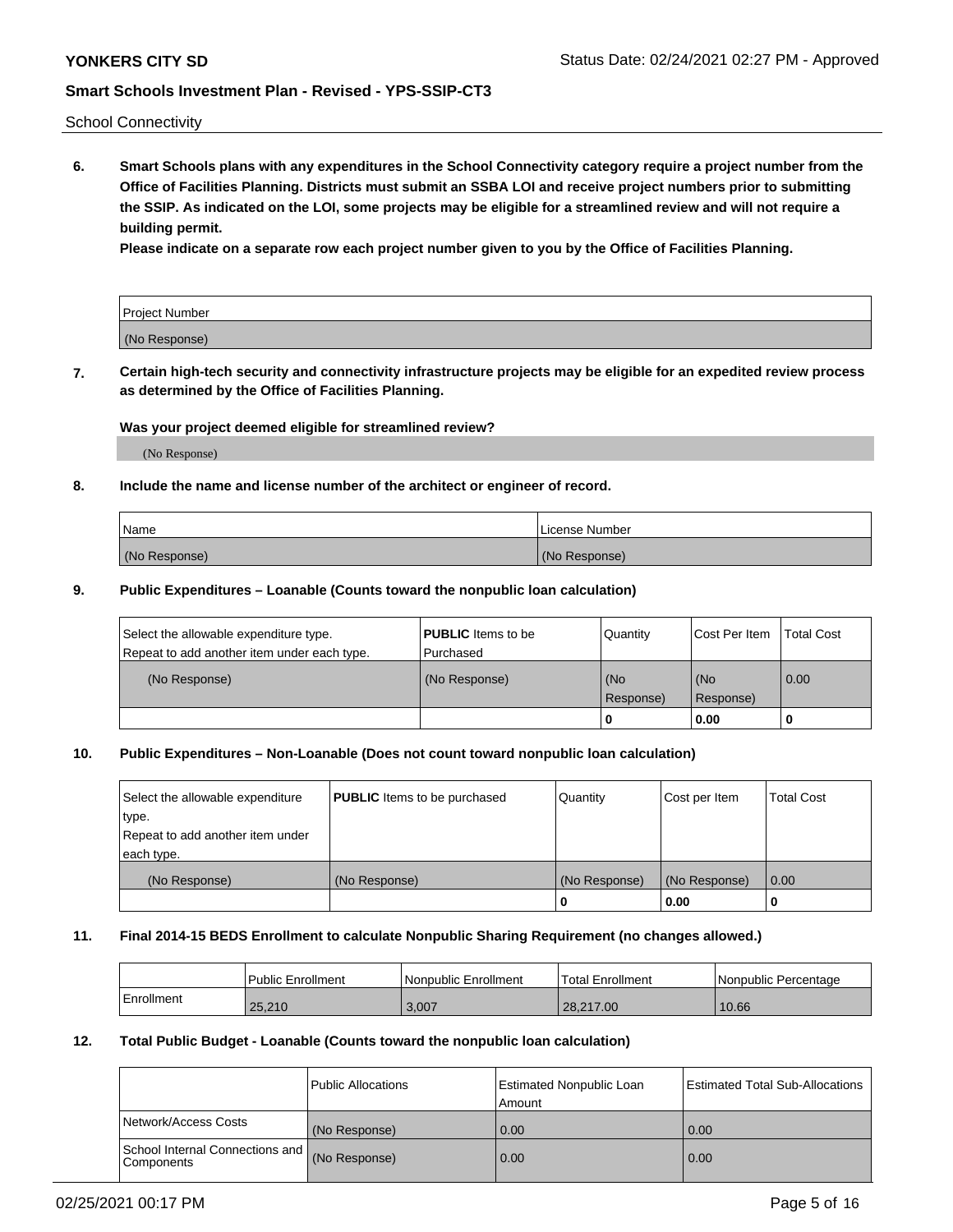School Connectivity

|         | Public Allocations | <b>Estimated Nonpublic Loan</b><br>l Amount | <b>Estimated Total Sub-Allocations</b> |
|---------|--------------------|---------------------------------------------|----------------------------------------|
| l Other | (No Response)      | 0.00                                        | 0.00                                   |
| Totals: | 0.00               | 0                                           |                                        |

# **13. Total Public Budget – Non-Loanable (Does not count toward the nonpublic loan calculation)**

|                                                   | Sub-<br>Allocation |
|---------------------------------------------------|--------------------|
| Network/Access Costs                              | (No Response)      |
| Outside Plant Costs                               | (No Response)      |
| <b>School Internal Connections and Components</b> | (No Response)      |
| Professional Services                             | (No Response)      |
| Testing                                           | (No Response)      |
| <b>Other Upfront Costs</b>                        | (No Response)      |
| <b>Other Costs</b>                                | (No Response)      |
| Totals:                                           | 0.00               |

# **14. School Connectivity Totals**

|                          | Total Sub-Allocations |
|--------------------------|-----------------------|
| Total Loanable Items     | 0.00                  |
| Total Non-Ioanable Items | 0.00                  |
| Totals:                  | 0                     |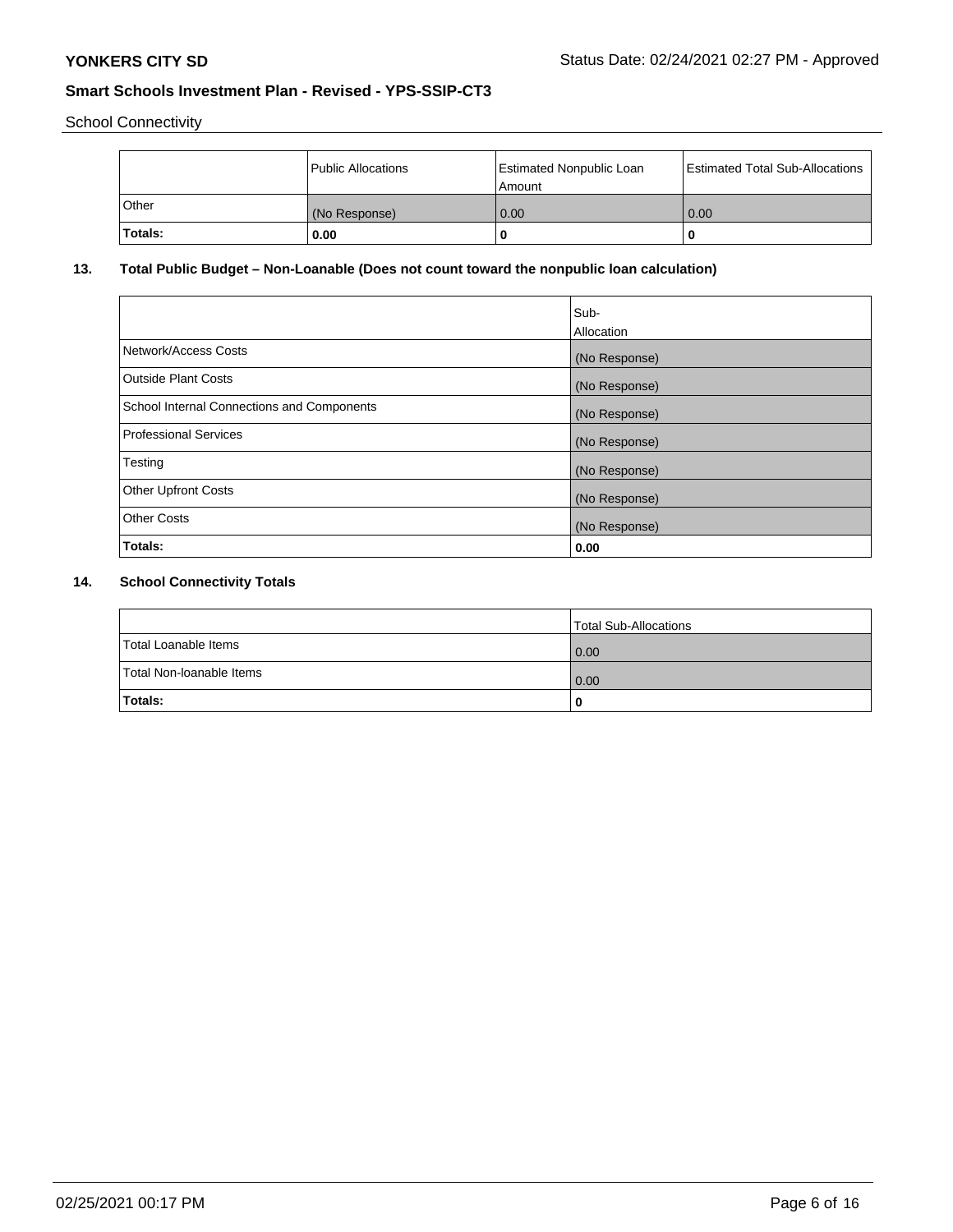Community Connectivity (Broadband and Wireless)

**1. Describe how you intend to use Smart Schools Bond Act funds for high-speed broadband and/or wireless connectivity projects in the community.**

(No Response)

**2. Please describe how the proposed project(s) will promote student achievement and increase student and/or staff access to the Internet in a manner that enhances student learning and/or instruction outside of the school day and/or school building.**

(No Response)

**3. Community connectivity projects must comply with all the necessary local building codes and regulations (building and related permits are not required prior to plan submission).**

 $\Box$  I certify that we will comply with all the necessary local building codes and regulations.

**4. Please describe the physical location of the proposed investment.**

(No Response)

**5. Please provide the initial list of partners participating in the Community Connectivity Broadband Project, along with their Federal Tax Identification (Employer Identification) number.**

| <b>Project Partners</b> | l Federal ID # |
|-------------------------|----------------|
| (No Response)           | (No Response)  |

**6. Please detail the type, quantity, per unit cost and total cost of the eligible items under each sub-category.**

| Select the allowable expenditure | Item to be purchased | Quantity      | Cost per Item | <b>Total Cost</b> |
|----------------------------------|----------------------|---------------|---------------|-------------------|
| type.                            |                      |               |               |                   |
| Repeat to add another item under |                      |               |               |                   |
| each type.                       |                      |               |               |                   |
| (No Response)                    | (No Response)        | (No Response) | (No Response) | 0.00              |
|                                  |                      | U             | 0.00          | -0                |

**7. If you are submitting an allocation for Community Connectivity, complete this table.**

**Note that the calculated Total at the bottom of the table must equal the Total allocation for this category that you entered in the SSIP Overview overall budget.**

|                                    | Sub-Allocation |
|------------------------------------|----------------|
| Network/Access Costs               | (No Response)  |
| Outside Plant Costs                | (No Response)  |
| <b>Tower Costs</b>                 | (No Response)  |
| <b>Customer Premises Equipment</b> | (No Response)  |
| <b>Professional Services</b>       | (No Response)  |
| Testing                            | (No Response)  |
| <b>Other Upfront Costs</b>         | (No Response)  |
| <b>Other Costs</b>                 | (No Response)  |
| Totals:                            | 0.00           |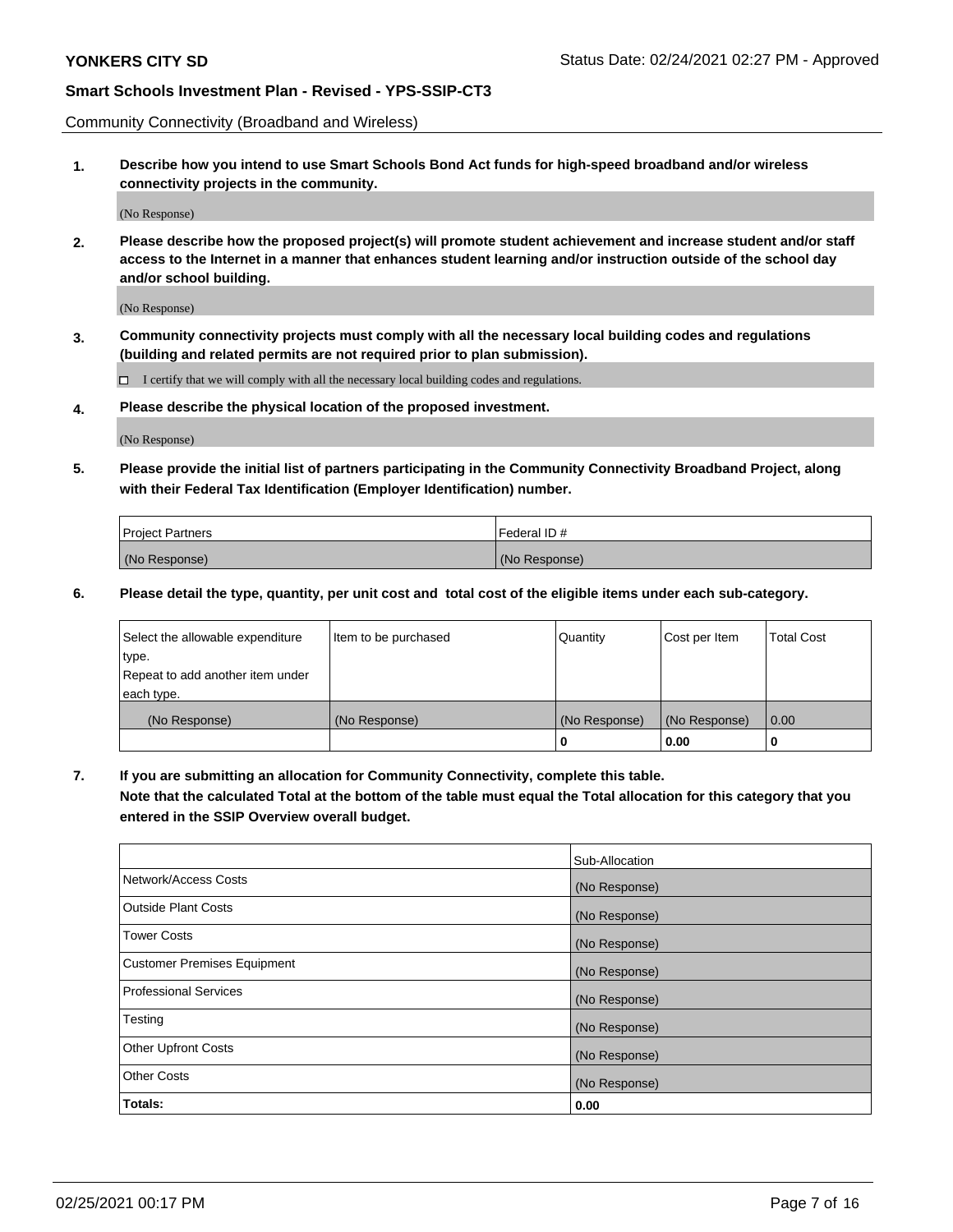### Classroom Learning Technology

**1. In order for students and faculty to receive the maximum benefit from the technology made available under the Smart Schools Bond Act, their school buildings must possess sufficient connectivity infrastructure to ensure that devices can be used during the school day. Smart Schools Investment Plans must demonstrate that sufficient infrastructure that meets the Federal Communications Commission's 100 Mbps per 1,000 students standard currently exists in the buildings where new devices will be deployed, or is a planned use of a portion of Smart Schools Bond Act funds, or is under development through another funding source. Smart Schools Bond Act funds used for technology infrastructure or classroom technology investments must increase the number of school buildings that meet or exceed the minimum speed standard of 100 Mbps per 1,000 students and staff within 12 months. This standard may be met on either a contracted 24/7 firm service or a "burstable" capability. If the standard is met under the burstable criteria, it must be:**

**1. Specifically codified in a service contract with a provider, and**

**2. Guaranteed to be available to all students and devices as needed, particularly during periods of high demand, such as computer-based testing (CBT) periods.**

**Please describe how your district already meets or is planning to meet this standard within 12 months of plan submission.**

The Yonkers Public Schools has been providing a centrally located 10gbps circuit for Internet access for all of its schools for the past several years. As part of the 2019-2020 E-Rate cycle, the District submitted an application for the existing 10gbps Internet circuit as well as an additional 10gbps circuit effectively bringing the total Internet access speed to 20gbps. Both circuits are installed and operational serving the entire District. Based on our current bandwidth, the District currently meets the FCC's requirement of 100mbs per 1,000 students and the addition of the second 10gbps circuit brings us closer to meeting the FCC's goal of 1gbps per 1,000 students.

- **1a. If a district believes that it will be impossible to meet this standard within 12 months, it may apply for a waiver of this requirement, as described on the Smart Schools website. The waiver must be filed and approved by SED prior to submitting this survey.**
	- By checking this box, you are certifying that the school district has an approved waiver of this requirement on file with the New York State Education Department.
- **2. Connectivity Speed Calculator (Required). If the district currently meets the required speed, enter "Currently Met" in the last box: Expected Date When Required Speed Will be Met.**

|                  | l Number of<br><b>Students</b> | Required Speed<br>in Mbps | Current Speed in Expected Speed<br><b>Mbps</b> | to be Attained                     | Expected Date<br>When Required |
|------------------|--------------------------------|---------------------------|------------------------------------------------|------------------------------------|--------------------------------|
|                  |                                |                           |                                                | Within 12 Months Speed Will be Met |                                |
| Calculated Speed | 27,000                         | 2.700.00                  | 20000                                          | 20000                              | <b>Currently Met</b>           |

**3. If the district wishes to have students and staff access the Internet from wireless devices within the school building, or in close proximity to it, it must first ensure that it has a robust Wi-Fi network in place that has sufficient bandwidth to meet user demand.**

**Please describe how you have quantified this demand and how you plan to meet this demand.**

The Yonkers Public Schools has been providing wireless access to all of its schools since 2003, accessible by virtually every classroom District-wide. As a result of that, we began to see a growth in the number of wireless devices throughout the District. With the increased demand on the wireless network, an overhaul of the existing system became apparent. We prepared and submitted E-Rate applications to upgrade to a more robust system capable of supporting the wireless devices that were being used. In 2009 the District was fortunate to receive successful funding commitments from the E-Rate program giving us the ability to upgrade the system, at a discounted rate, to keep up with the growth and continued need for wireless access. Despite the fact that we were successful in upgrading our system, the demand outpaced the supply, and the need for another major overhaul of the wireless network, in an effort to keep supply ahead of demand, became necessary. During the 2015-2016 E-Rate cycle, we once again submitted an application for a wireless system with the ability to stay ahead of the demand. We were once again fortunate to successfully receive funding commitments to upgrade the existing wireless network. In addition to the wireless network, we also submitted an application to completely overhaul the entire infrastructure, which included virtually every switch throughout the District, also approved for discounts by the E-Rate program. We continuously monitor and assess the wireless network District-wide to ensure that any areas that may be lacking or providing a weak signal are addressed quickly by adding additional wireless access points to provide the coverage needed for instruction.

Additionally, we continue to maintain a 10gbps Wide Area Network with dual circuits from each location. We have recently completing the re-routing of one of the two 10gbps WAN circuits per school to our secondary data center, thereby providing both redundancy and scalability.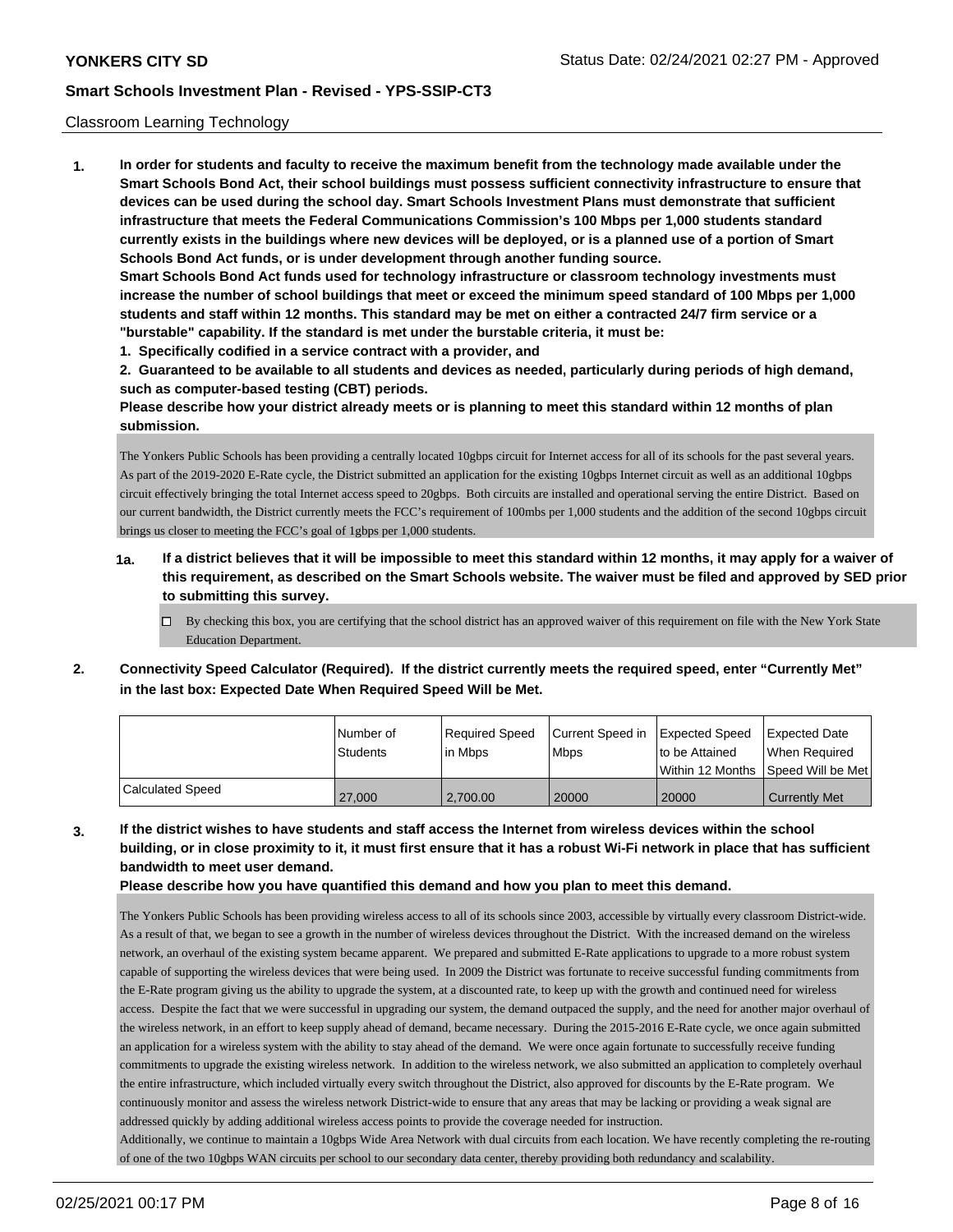### Classroom Learning Technology

**4. All New York State public school districts are required to complete and submit an Instructional Technology Plan survey to the New York State Education Department in compliance with Section 753 of the Education Law and per Part 100.12 of the Commissioner's Regulations. Districts that include educational technology purchases as part of their Smart Schools Investment Plan must have**

**a submitted and approved Instructional Technology Plan survey on file with the New York State Education Department.**

- By checking this box, you are certifying that the school district has an approved Instructional Technology Plan survey on file with the New York State Education Department.
- **5. Describe the devices you intend to purchase and their compatibility with existing or planned platforms or systems. Specifically address the adequacy of each facility's electrical, HVAC and other infrastructure necessary to install and support the operation of the planned technology.**

The Yonkers Public Schools is seeking to purchase 4,000 HP 11A G8 Chromebooks, with corresponding Enterprise Management Console Licensing, for student use as we continue with a District-wide Hybrid Instruction model and beyond as well as 1,800 laptop computers. The laptops being sought are Hewlett Packard ProBook 440, with an Intel i5 processor, 8gb of RAM and a 256 Solid State hard drive. These laptops will be used in each of our schools for in school instruction, computer lab work as well as computer based testing (CBT).

## **6. Describe how the proposed technology purchases will:**

- **> enhance differentiated instruction;**
- **> expand student learning inside and outside the classroom;**
- **> benefit students with disabilities and English language learners; and**
- **> contribute to the reduction of other learning gaps that have been identified within the district.**

**The expectation is that districts will place a priority on addressing the needs of students who struggle to succeed in a rigorous curriculum. Responses in this section should specifically address this concern and align with the district's Instructional Technology Plan (in particular Question 2 of E. Curriculum and Instruction: "Does the district's instructional technology plan address the needs of students with disabilities to ensure equitable access to instruction, materials and assessments?" and Question 3 of the same section: "Does the district's instructional technology plan address the provision of assistive technology specifically for students with disabilities to ensure access to and participation in the general curriculum?")**

**In addition, describe how the district ensures equitable access to instruction, materials and assessments and participation in the general curriculum for both SWD and English Language Learners/Multilingual Learners (ELL/MLL) students.**

Yonkers Public Schools reflects a cohesive integration of technology in support of all content areas, Students with Special Education, English Language Learners, Assessment, and Technical Support in a coordinated system of guidance. Ever increasing alignment is reflected through the myriad of tools supporting differentiation and varied points of entry through software, hardware, and best instructional practices of 21st Century learners. Collaborative efforts ensure alignment of the needs of all district students, with a unique focus on needs of Students with Special Needs and English Language Learners. Plans reflect alignment with the Yonkers Public Schools District Strategic Plan, and 2018 – 2021 Technology Plans, which are designed to support equitable access for all students with emphasis on provision of supports targeting student achievement and individualized need. Included in this imperative is assurance of resources providing access to educational material, resources, and opportunities. Instructional Technologies, including learning tools and resources deepen areas of instructional opportunity through student production, engagement, and personalization. Examples include integration of Instructional Technology teaching and learning tools include digital assessment tools providing timely analysis, extended learning through in school and web based engaging technology activities and resources, emphasis on home/school resources, and forward thinking application of instructional technologies across all content areas reflecting current and emerging instruction. Further, the Yonkers Public Schools' Virtual Learning initiatives for both Hybrid and fully remote instruction expand learning beyond the classroom for both students and teachers.

Resources being purchased have been selected due to their ability to increase student access to instructional resources online, Whole Class, Small Group, and Individualized means. Further, integrated technologies fully align with supports of English Language Learners and Special Needs Students.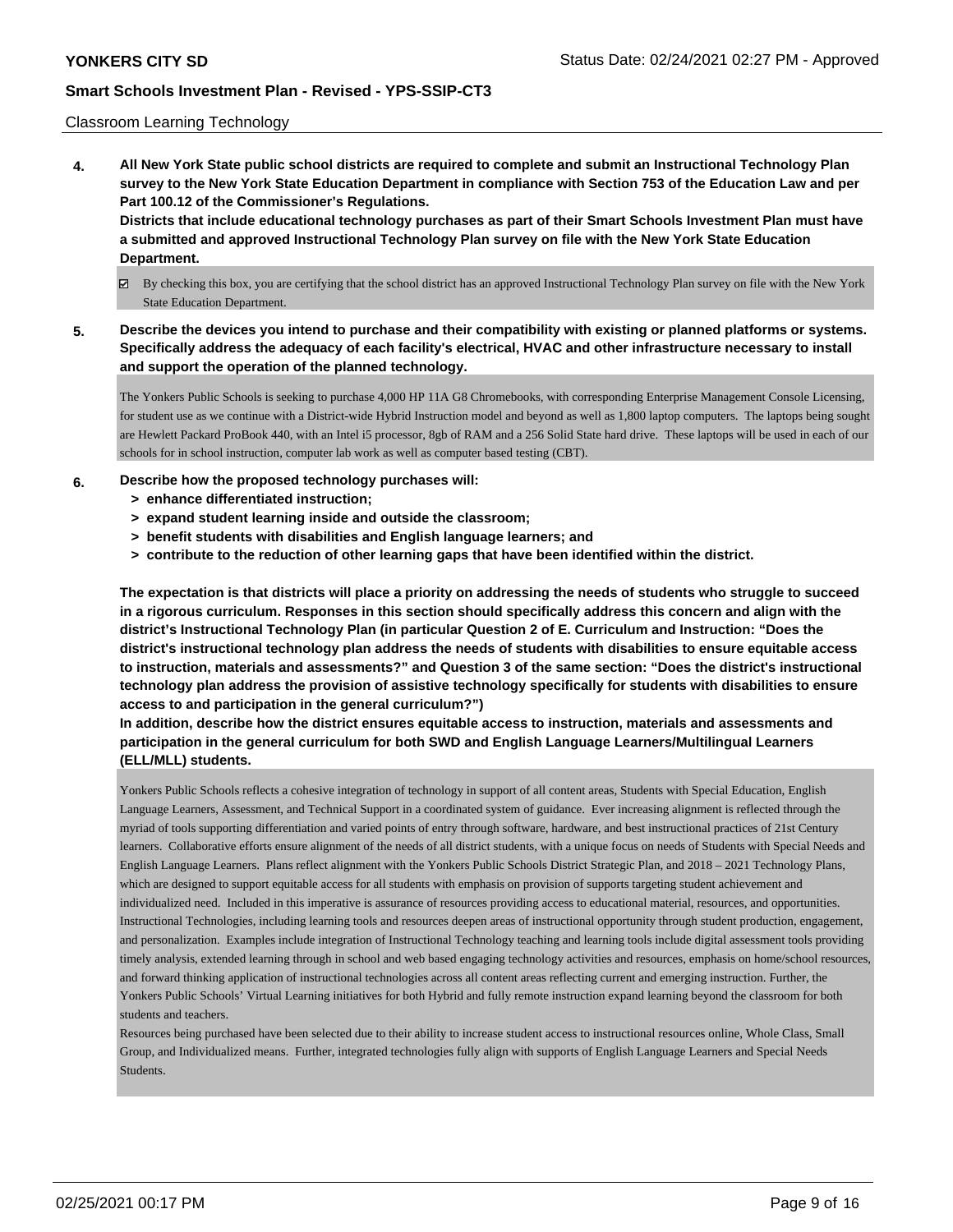### Classroom Learning Technology

## **7. Where appropriate, describe how the proposed technology purchases will enhance ongoing communication with parents and other stakeholders and help the district facilitate technology-based regional partnerships, including distance learning and other efforts.**

The District's plan for the purchase of the equipment being sought is to provide those students in need, the hardware necessary for them to continue their learning in both a Hybrid and fully remote online environment. It is expected that providing this equipment to parents/guardians will forge a unique bond between stakeholders and the District. The District will be not only providing hardware for students, but will also be providing instructional, technical and emotional support as we continue to work through this crisis together. Yonkers Public Schools District Strategic, Instructional Technology, and Professional Development Plans incorporate an aligned vision to

strategically enhance instructional technology integration and online learning efforts of all learners to facilitate exponential growth of comfort and familiarity of such tools to foster and promote educational excellence and College and Career Readiness.

**8. Describe the district's plan to provide professional development to ensure that administrators, teachers and staff can employ the technology purchased to enhance instruction successfully.**

**Note: This response should be aligned and expanded upon in accordance with your district's response to Question 1 of F. Professional Development of your Instructional Technology Plan: "Please provide a summary of professional development offered to teachers and staff, for the time period covered by this plan, to support technology to enhance teaching and learning. Please include topics, audience and method of delivery within your summary."**

Professional Development supports the differentiated needs of learners, both staff and students, to enhance teaching and learning. Varied means of delivery ensure that an immersive approach enhances stakeholder comfort and engagement. A sampling of professional development opportunities, during normal operations, include, but are not limited to, the following:

- School based and District Wide Instructional Opportunities both in-person and online means;
- Events, Conferences, Presentations;
- Staff meetings including faculty, congruence, Principal, and team meetings in daytime, afterschool, weekend, and Summer learning experiences;
- On demand resource provision through both district created, OER, and purchased services;
- Embedded instruction and peer coaching;
- Model courses and resources to support onboarding of new learning techniques and tools;
- Development of shared knowledge and a shared learning community through both in-person and online means;
- Communications through discussion boards, training materials, instructional resources, social media, newsletters, email and other means;
- Workshops for staff and families.
- Newsletters, parent workshops, etc.

However, during these unprecedented times, District personnel, teachers, administrators, staff and students have adapted to a world of online learning. Teachers are being assisted with the use of many online tools being used for Professional Development to provide guidance and support in online instruction. That being said, tools such as Microsoft Teams and Zoom have become mainstays in the District to provide Professional Development to teachers.

- **9. Districts must contact one of the SUNY/CUNY teacher preparation programs listed on the document on the left side of the page that supplies the largest number of the district's new teachers to request advice on innovative uses and best practices at the intersection of pedagogy and educational technology.**
	- $\boxtimes$  By checking this box, you certify that you have contacted the SUNY/CUNY teacher preparation program that supplies the largest number of your new teachers to request advice on these issues.

#### **9a. Please enter the name of the SUNY or CUNY Institution that you contacted.**

Lehman College

**9b. Enter the primary Institution phone number.**

718-960-8000

**9c. Enter the name of the contact person with whom you consulted and/or will be collaborating with on innovative uses of technology and best practices.**

Dr. Peter Nwosu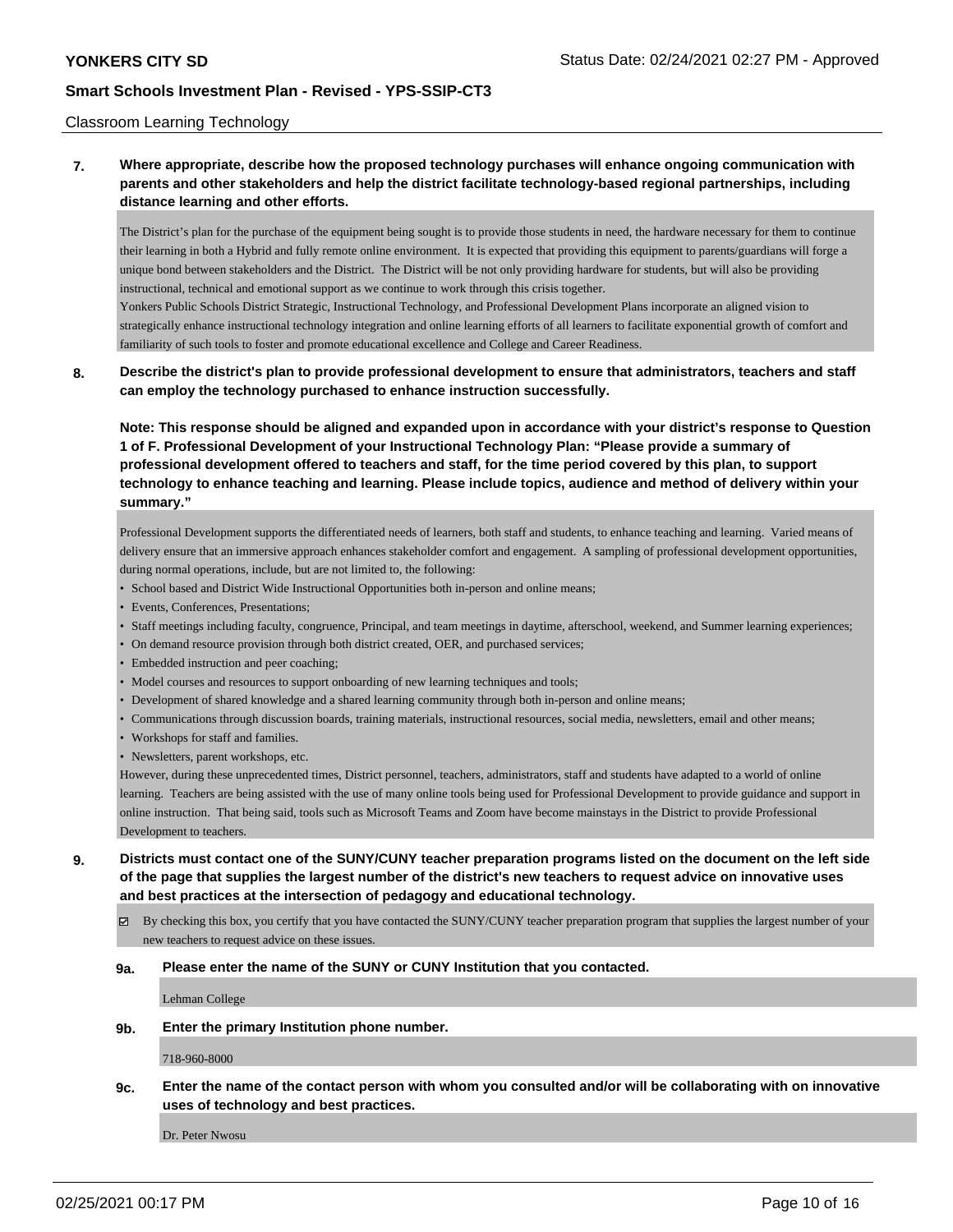### Classroom Learning Technology

**10. To ensure the sustainability of technology purchases made with Smart Schools funds, districts must demonstrate a long-term plan to maintain and replace technology purchases supported by Smart Schools Bond Act funds. This sustainability plan shall demonstrate a district's capacity to support recurring costs of use that are ineligible for Smart Schools Bond Act funding such as device maintenance, technical support, Internet and wireless fees, maintenance of hotspots, staff professional development, building maintenance and the replacement of incidental items. Further, such a sustainability plan shall include a long-term plan for the replacement of purchased devices and equipment at the end of their useful life with other funding sources.**

 $\boxtimes$  By checking this box, you certify that the district has a sustainability plan as described above.

**11. Districts must ensure that devices purchased with Smart Schools Bond funds will be distributed, prepared for use, maintained and supported appropriately. Districts must maintain detailed device inventories in accordance with generally accepted accounting principles.**

By checking this box, you certify that the district has a distribution and inventory management plan and system in place.

**12. Please detail the type, quantity, per unit cost and total cost of the eligible items under each sub-category.**

| Select the allowable expenditure<br>type. | Item to be Purchased                       | Quantity | Cost per Item | <b>Total Cost</b> |
|-------------------------------------------|--------------------------------------------|----------|---------------|-------------------|
| Repeat to add another item under          |                                            |          |               |                   |
| each type.                                |                                            |          |               |                   |
| <b>Laptop Computers</b>                   | HP 11A G8 ChromeBook                       | 4,000    | 215.00        | 860,000.00        |
| <b>Other Costs</b>                        | Google Enterprise Mgmt. Console<br>License | 4,000    | 25.00         | 100,000.00        |
| <b>Laptop Computers</b>                   | HP ProBook 440                             | 1,800    | 685.00        | 1,233,000.00      |
|                                           |                                            | 9,800    | 925.00        | 2,193,000         |

### **13. Final 2014-15 BEDS Enrollment to calculate Nonpublic Sharing Requirement (no changes allowed.)**

|            | Public Enrollment | Nonpublic Enrollment | <b>Total Enrollment</b> | Nonpublic<br>l Percentage |
|------------|-------------------|----------------------|-------------------------|---------------------------|
| Enrollment | 25,210            | 3,007                | 28,217.00               | 10.66                     |

#### **14. If you are submitting an allocation for Classroom Learning Technology complete this table.**

|                          | Public School Sub-Allocation | <b>Estimated Nonpublic Loan</b><br>Amount | Estimated Total Public and<br>Nonpublic Sub-Allocation |
|--------------------------|------------------------------|-------------------------------------------|--------------------------------------------------------|
|                          |                              | (Based on Percentage Above)               |                                                        |
| Interactive Whiteboards  | (No Response)                | 0.00                                      | 0.00                                                   |
| <b>Computer Servers</b>  | (No Response)                | 0.00                                      | 0.00                                                   |
| <b>Desktop Computers</b> | (No Response)                | 0.00                                      | 0.00                                                   |
| <b>Laptop Computers</b>  | 2,093,000.00                 | 247,365.38                                | 2,340,365.38                                           |
| <b>Tablet Computers</b>  | (No Response)                | 0.00                                      | 0.00                                                   |
| <b>Other Costs</b>       | 100,000.00                   | 11,818.70                                 | 111,818.70                                             |
| Totals:                  | 2,193,000.00                 | 259,184                                   | 2,452,184                                              |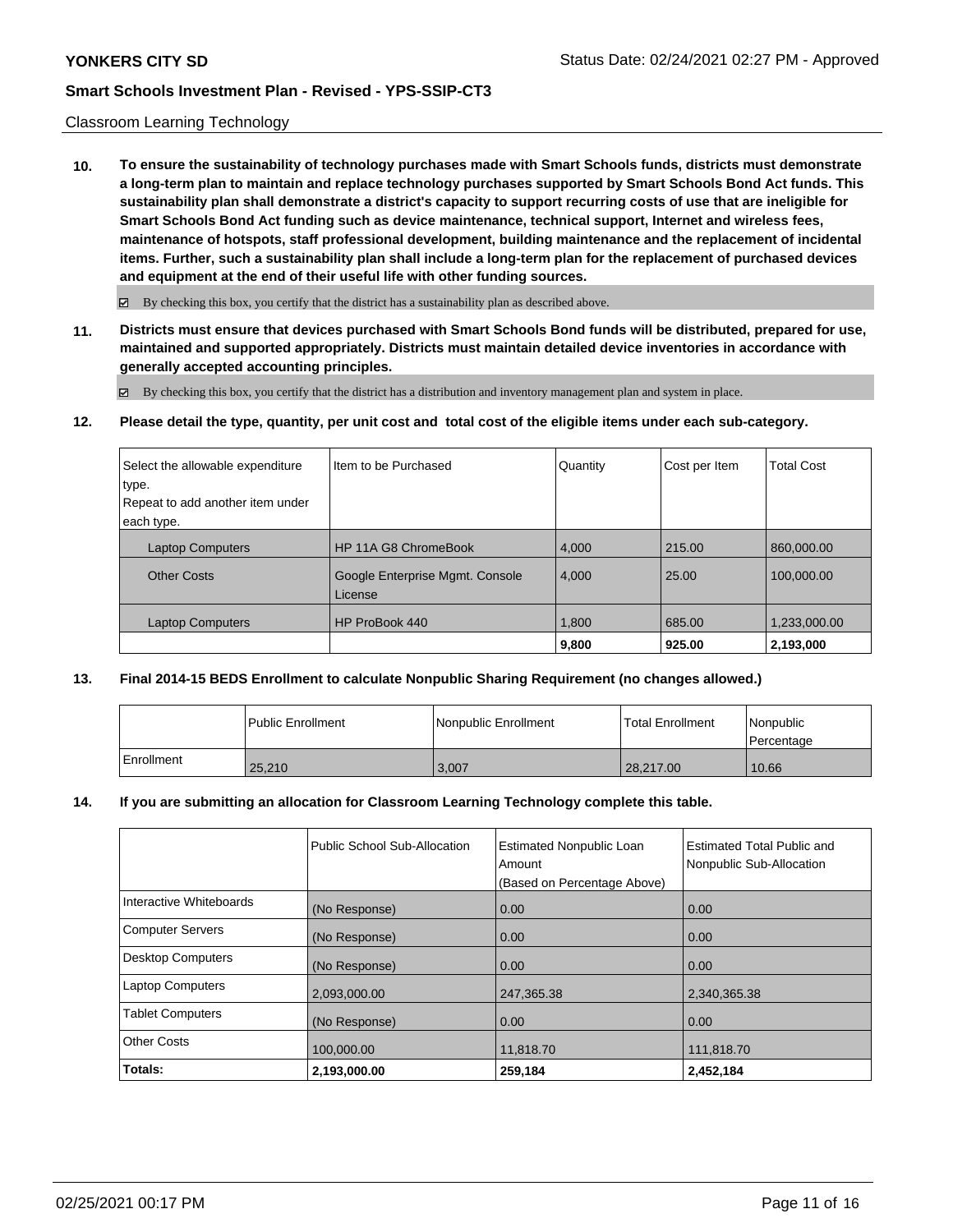#### Pre-Kindergarten Classrooms

**1. Provide information regarding how and where the district is currently serving pre-kindergarten students and justify the need for additional space with enrollment projections over 3 years.**

(No Response)

- **2. Describe the district's plan to construct, enhance or modernize education facilities to accommodate prekindergarten programs. Such plans must include:**
	- **Specific descriptions of what the district intends to do to each space;**
	- **An affirmation that new pre-kindergarten classrooms will contain a minimum of 900 square feet per classroom;**
	- **The number of classrooms involved;**
	- **The approximate construction costs per classroom; and**
	- **Confirmation that the space is district-owned or has a long-term lease that exceeds the probable useful life of the improvements.**

(No Response)

**3. Smart Schools Bond Act funds may only be used for capital construction costs. Describe the type and amount of additional funds that will be required to support ineligible ongoing costs (e.g. instruction, supplies) associated with any additional pre-kindergarten classrooms that the district plans to add.**

(No Response)

**4. All plans and specifications for the erection, repair, enlargement or remodeling of school buildings in any public school district in the State must be reviewed and approved by the Commissioner. Districts that plan capital projects using their Smart Schools Bond Act funds will undergo a Preliminary Review Process by the Office of Facilities Planning.**

**Please indicate on a separate row each project number given to you by the Office of Facilities Planning.**

| Project Number |  |
|----------------|--|
| (No Response)  |  |
|                |  |

**5. Please detail the type, quantity, per unit cost and total cost of the eligible items under each sub-category.**

| Select the allowable expenditure | Item to be purchased | Quantity      | Cost per Item | <b>Total Cost</b> |
|----------------------------------|----------------------|---------------|---------------|-------------------|
| type.                            |                      |               |               |                   |
| Repeat to add another item under |                      |               |               |                   |
| each type.                       |                      |               |               |                   |
| (No Response)                    | (No Response)        | (No Response) | (No Response) | 0.00              |
|                                  |                      | U             | 0.00          |                   |

**6. If you have made an allocation for Pre-Kindergarten Classrooms, complete this table. Note that the calculated Total at the bottom of the table must equal the Total allocation for this category that you entered in the SSIP Overview overall budget.**

|                                          | Sub-Allocation |
|------------------------------------------|----------------|
| Construct Pre-K Classrooms               | (No Response)  |
| Enhance/Modernize Educational Facilities | (No Response)  |
| <b>Other Costs</b>                       | (No Response)  |
| Totals:                                  | 0.00           |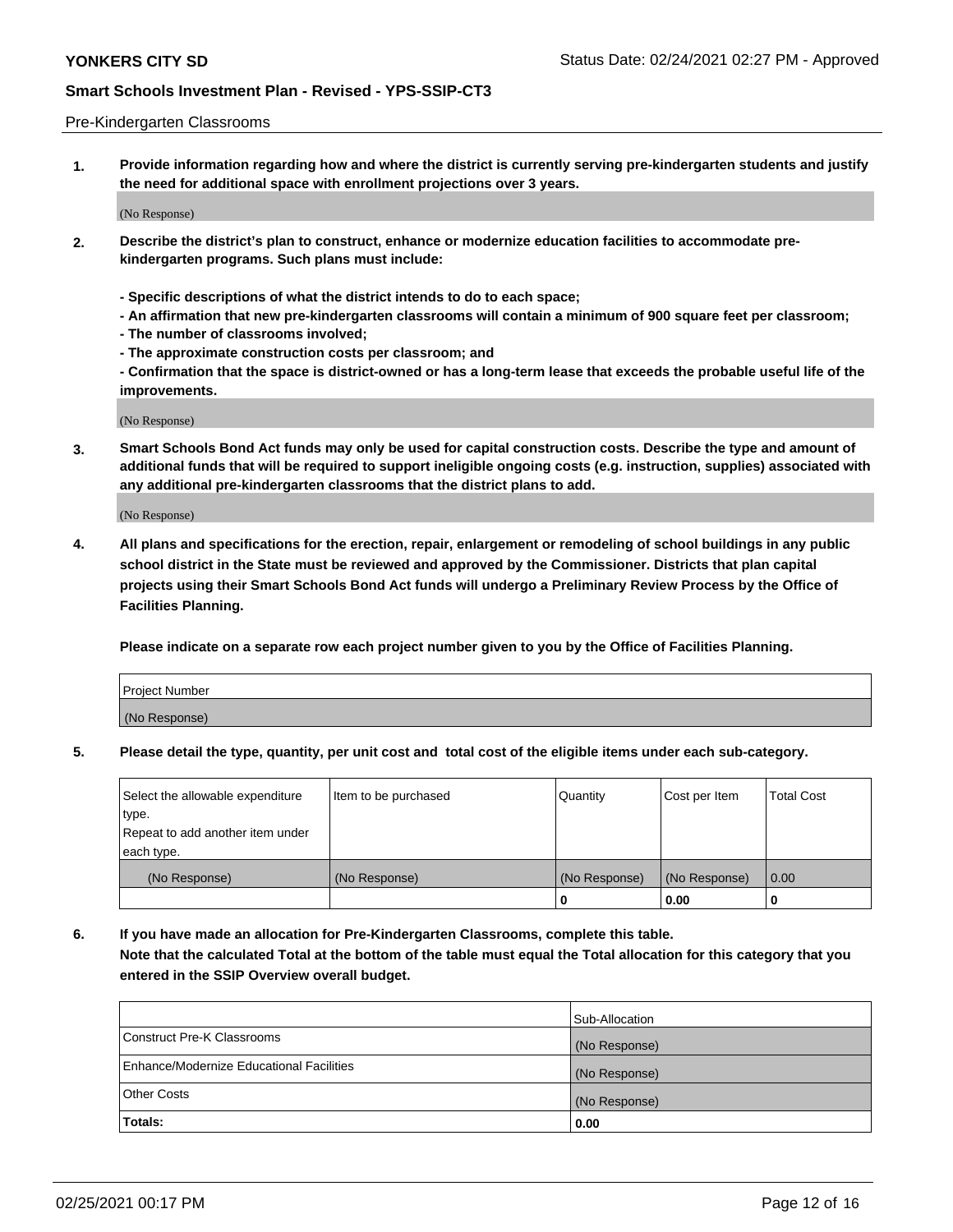Replace Transportable Classrooms

**1. Describe the district's plan to construct, enhance or modernize education facilities to provide high-quality instructional space by replacing transportable classrooms.**

(No Response)

**2. All plans and specifications for the erection, repair, enlargement or remodeling of school buildings in any public school district in the State must be reviewed and approved by the Commissioner. Districts that plan capital projects using their Smart Schools Bond Act funds will undergo a Preliminary Review Process by the Office of Facilities Planning.**

**Please indicate on a separate row each project number given to you by the Office of Facilities Planning.**

| Project Number |  |
|----------------|--|
|                |  |
|                |  |
|                |  |
|                |  |
| (No Response)  |  |
|                |  |
|                |  |
|                |  |

**3. For large projects that seek to blend Smart Schools Bond Act dollars with other funds, please note that Smart Schools Bond Act funds can be allocated on a pro rata basis depending on the number of new classrooms built that directly replace transportable classroom units.**

**If a district seeks to blend Smart Schools Bond Act dollars with other funds describe below what other funds are being used and what portion of the money will be Smart Schools Bond Act funds.**

(No Response)

**4. Please detail the type, quantity, per unit cost and total cost of the eligible items under each sub-category.**

| Select the allowable expenditure | Item to be purchased | Quantity      | Cost per Item | Total Cost |
|----------------------------------|----------------------|---------------|---------------|------------|
| ∣type.                           |                      |               |               |            |
| Repeat to add another item under |                      |               |               |            |
| each type.                       |                      |               |               |            |
| (No Response)                    | (No Response)        | (No Response) | (No Response) | 0.00       |
|                                  |                      | u             | 0.00          |            |

**5. If you have made an allocation for Replace Transportable Classrooms, complete this table. Note that the calculated Total at the bottom of the table must equal the Total allocation for this category that you entered in the SSIP Overview overall budget.**

|                                                | Sub-Allocation |
|------------------------------------------------|----------------|
| Construct New Instructional Space              | (No Response)  |
| Enhance/Modernize Existing Instructional Space | (No Response)  |
| Other Costs                                    | (No Response)  |
| Totals:                                        | 0.00           |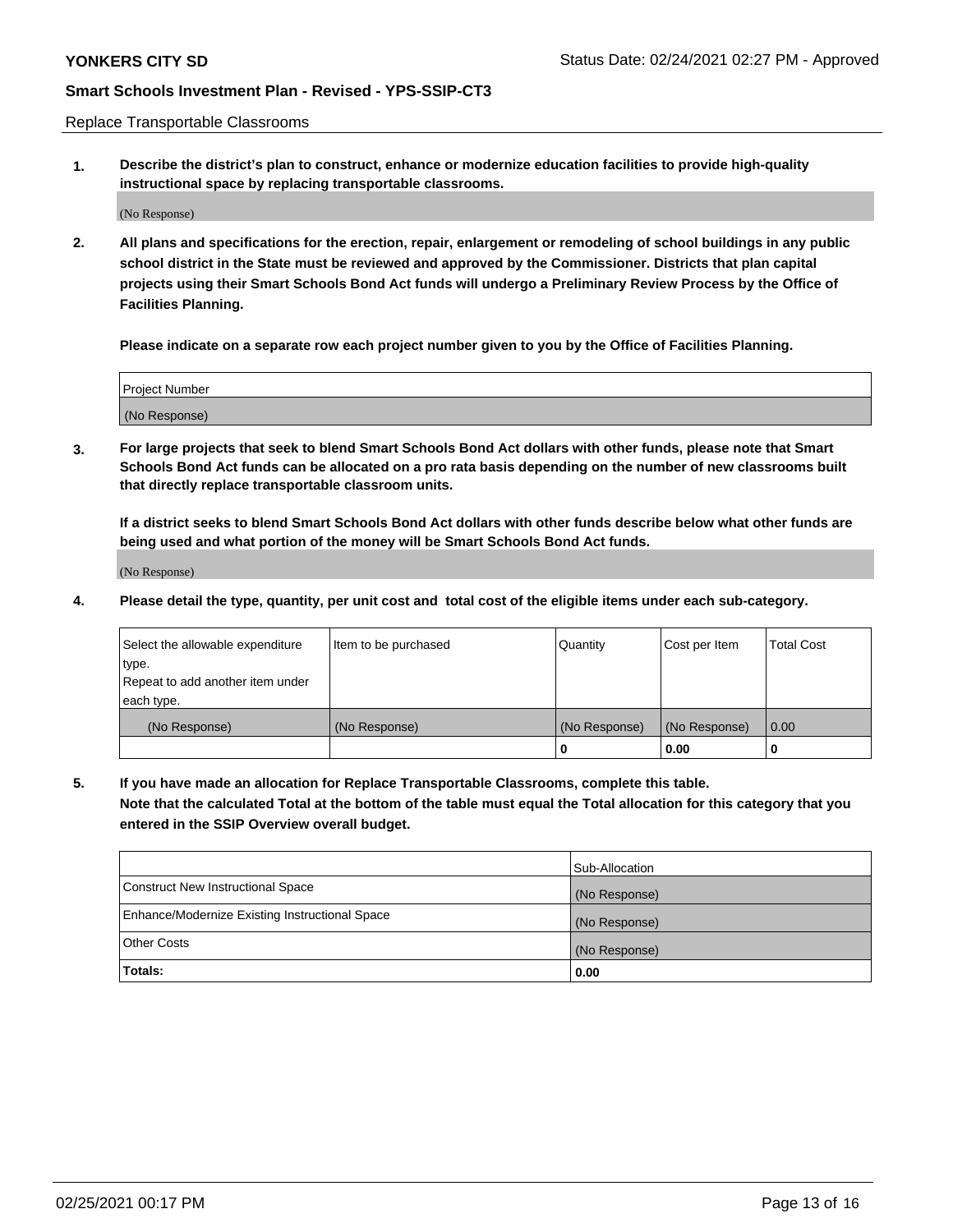High-Tech Security Features

**1. Describe how you intend to use Smart Schools Bond Act funds to install high-tech security features in school buildings and on school campuses.**

(No Response)

**2. All plans and specifications for the erection, repair, enlargement or remodeling of school buildings in any public school district in the State must be reviewed and approved by the Commissioner. Smart Schools plans with any expenditures in the High-Tech Security category require a project number from the Office of Facilities Planning. Districts must submit an SSBA LOI and receive project numbers prior to submitting the SSIP. As indicated on the LOI, some projects may be eligible for a streamlined review and will not require a building permit. Please indicate on a separate row each project number given to you by the Office of Facilities Planning.**

| <b>Project Number</b> |  |
|-----------------------|--|
| (No Response)         |  |

- **3. Was your project deemed eligible for streamlined Review?**
	- Yes
	- $\hfill \square$  No
- **4. Include the name and license number of the architect or engineer of record.**

| Name          | License Number |
|---------------|----------------|
| (No Response) | (No Response)  |

**5. Please detail the type, quantity, per unit cost and total cost of the eligible items under each sub-category.**

| Select the allowable expenditure | Item to be purchased | Quantity      | Cost per Item | Total Cost |
|----------------------------------|----------------------|---------------|---------------|------------|
| 'type.                           |                      |               |               |            |
| Repeat to add another item under |                      |               |               |            |
| each type.                       |                      |               |               |            |
| (No Response)                    | (No Response)        | (No Response) | (No Response) | 0.00       |
|                                  |                      | u             | 0.00          |            |

**6. If you have made an allocation for High-Tech Security Features, complete this table.**

**Enter each Sub-category Public Allocation based on the the expenditures listed in Table #5.**

|                                                      | Sub-Allocation |
|------------------------------------------------------|----------------|
| Capital-Intensive Security Project (Standard Review) | (No Response)  |
| <b>Electronic Security System</b>                    | (No Response)  |
| <b>Entry Control System</b>                          | (No Response)  |
| Approved Door Hardening Project                      | (No Response)  |
| <b>Other Costs</b>                                   | (No Response)  |
| Totals:                                              | 0.00           |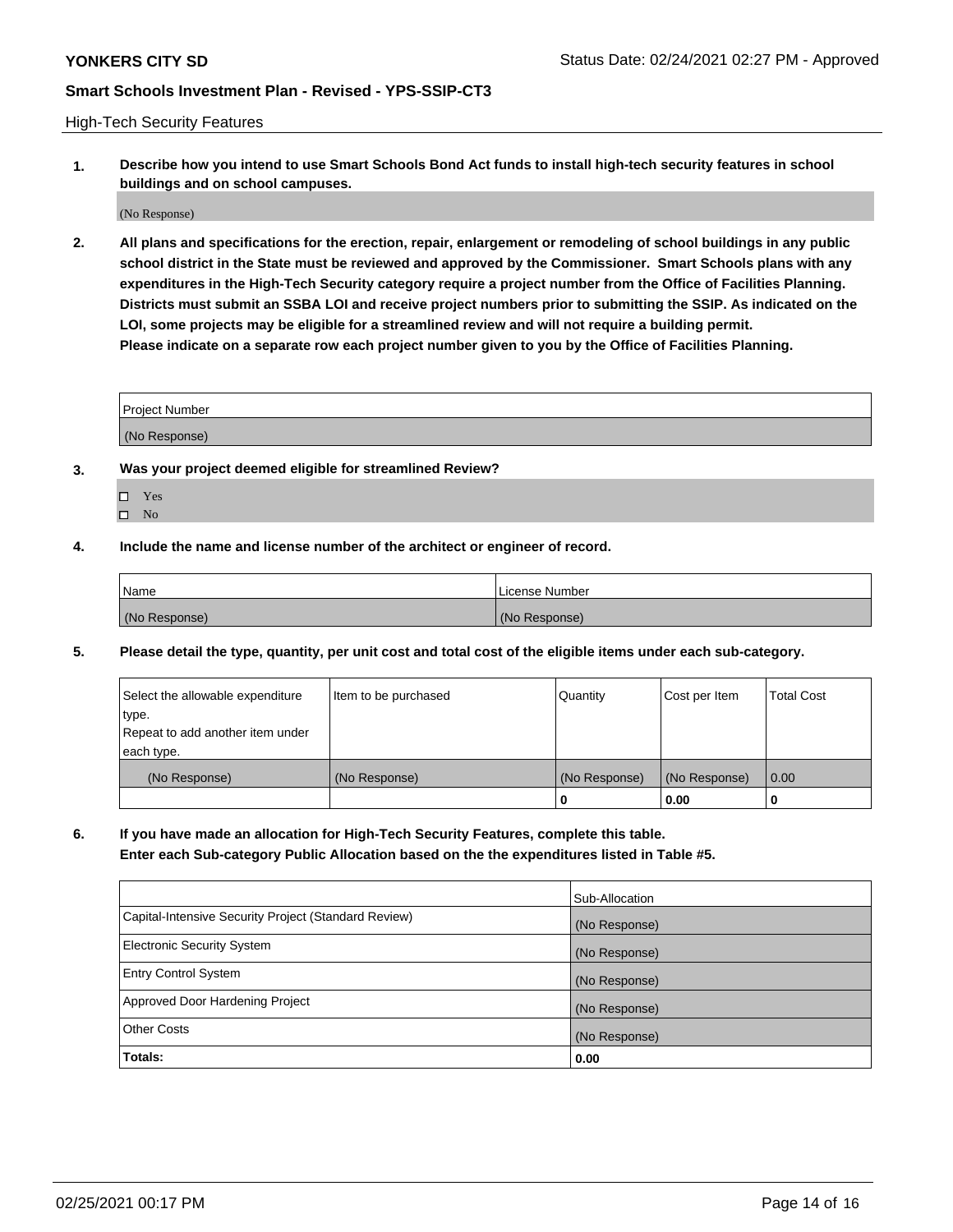Non-Public Schools

**1. Describe your plan to utilize SSBA funds to purchase devices and loan to the nonpublic schools within your district. Please specify what devices have been requested by the nonpublic schools. If the nonpublic schools have not finalized requests, the district should provide the date nonpublic schools will submit the request by.**

The Yonkers Public Schools shall make available, in accordance with the regulations set forth by the Smart Schools Bond Act of 2014 (SSBA), computer equipment for students attending non-public schools within the City of Yonkers.

All requests for computer hardware to be loaned to an individual institution *must* be communicated to the Yonkers Public Schools in writing *via email* to:

## **Christopher Carvalho ccarvalho@yonkerspublicschools.org**

*ALL REQUESTS MUST BE RECEIVED by June 30, 2021*

Included in the request, in addition to the requested hardware (*see below for eligible hardware*), should be:

- A single point of contact identified by the requesting school for all requests made on behalf of the receiving school, including phone number, fax number and email address of contact person
- Storage capabilities of the requesting school for the equipment on loan while school is not in session. Schools able to facilitate the storage of the equipment on loan shall make the Yonkers Public Schools aware of that ability
- Those unable to house the equipment will be notified as to when the equipment is to be returned to the District

All equipment will be asset tagged by Yonkers Public Schools personnel and added to the District's inventory. The inventory information for the equipment on loan to each school will be provided upon fulfillment of the request. The equipment eligible for this loan program under the Smart Schools Bond Act Guidance document includes the following:

- Interactive whiteboards (installation not included)
- Computer Servers
- Desktop, laptop and tablet computers
- Other technology items that enhance teaching and learning
- **2. A final Smart Schools Investment Plan cannot be approved until school authorities have adopted regulations specifying the date by which requests from nonpublic schools for the purchase and loan of Smart Schools Bond Act classroom technology must be received by the district.**

By checking this box, you certify that you have such a plan and associated regulations in place that have been made public.

**2a. Please enter the date each year nonpublic schools must request loanable items from the school district. This date cannot be earlier than June 1 of the previous school year.**

June 30

## **3. Final 2014-15 BEDS Enrollment to calculate Nonpublic Sharing Requirement (no changes allowed.)**

|            | Public Enrollment | <b>Nonpublic Enrollment</b> | Total Enrollment | Nonpublic Percentage |
|------------|-------------------|-----------------------------|------------------|----------------------|
| Enrollment | 25.210            | 3,007                       | 28.217.00        | 10.66                |

## **4. Nonpublic Loan Calculator**

|                                              | Loanable<br>School<br>Connectivity | Loanable<br>Classroom<br>Technology | Additional<br>Nonpublic<br>Loan | Estimated<br>Per Pupil<br>Amount - | Previously<br>Approved<br>Per Pupil | Cumulative<br>Per Pupil<br>Loan | <b>Final Per</b><br>Pupil Loan<br>ı Amount - | l Final Total<br>l Loan<br>l Amount - |
|----------------------------------------------|------------------------------------|-------------------------------------|---------------------------------|------------------------------------|-------------------------------------|---------------------------------|----------------------------------------------|---------------------------------------|
|                                              |                                    |                                     |                                 |                                    |                                     |                                 |                                              |                                       |
|                                              |                                    |                                     | (Optional)                      | This Plan                          | Amount(s)                           | Amount                          | This Plan                                    | This Plan                             |
| <b>Required Nonpublic</b><br>Loan            | 0.00                               | 2,452,184.0                         |                                 | 86.99                              | 163.81                              | 250.00                          | 86.19                                        | 259,184.08                            |
|                                              |                                    | 8                                   |                                 |                                    |                                     |                                 |                                              |                                       |
| Final Adjusted Loan<br>- (If additional loan | 0.00                               | 2,452,184.0                         | (No                             | 86.99                              | 163.81                              | 250.00                          | 86.19                                        | 259,184.08                            |
| funds)                                       |                                    | 8                                   | Response)                       |                                    |                                     |                                 |                                              |                                       |

## **5. Nonpublic Share**

|                                          | l Final Per Pupil Amount | Final Nonpublic Loan Amount |
|------------------------------------------|--------------------------|-----------------------------|
| Pending and Previously<br>Approved Plans | 163.81                   | 492.565.92                  |